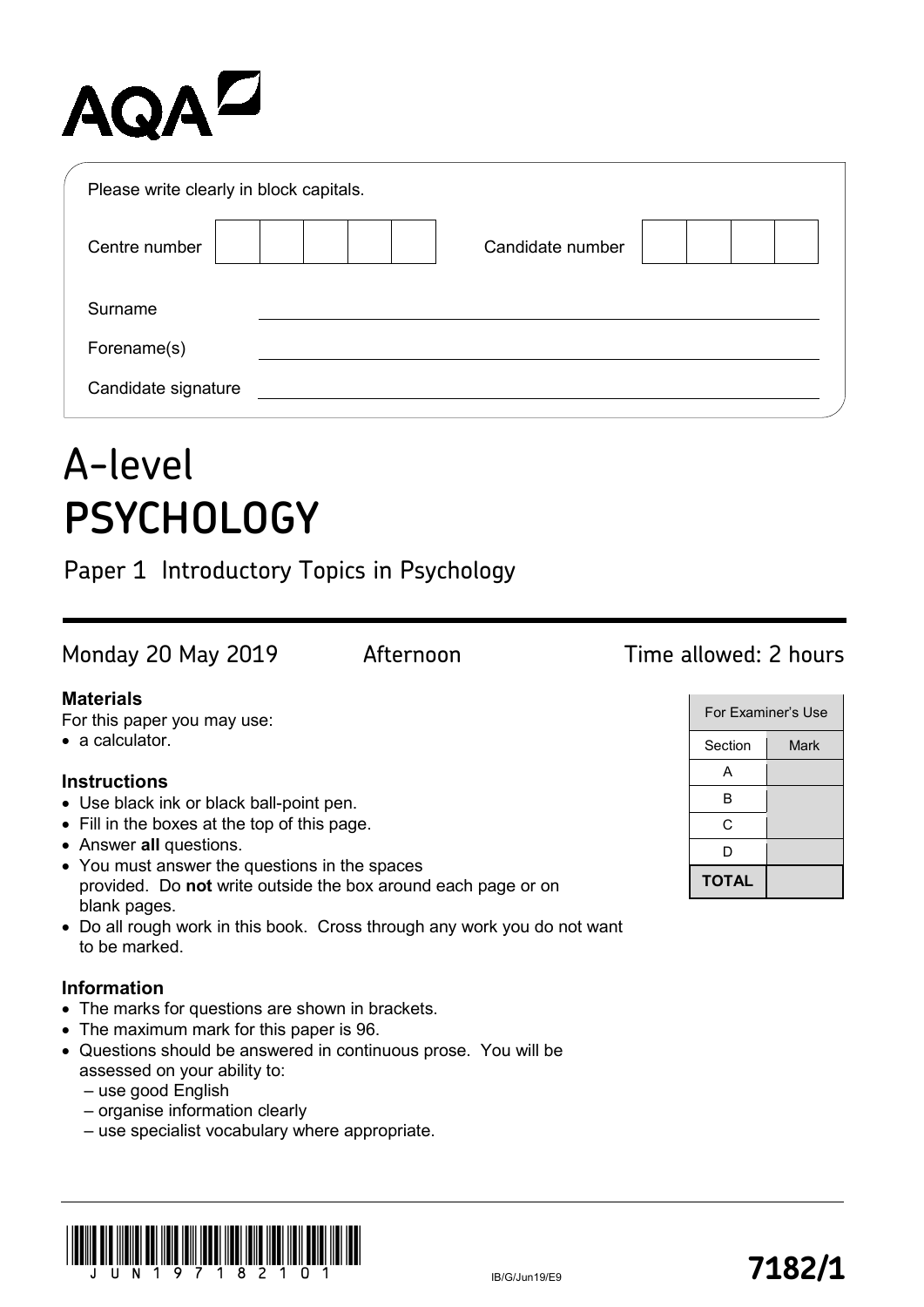| <b>Section A</b>                                                                 |           |
|----------------------------------------------------------------------------------|-----------|
| <b>Social influence</b>                                                          |           |
| Answer all questions in this section.                                            |           |
| Outline two explanations of resistance to social influence.<br>$\mathbf{1}$      | [4 marks] |
|                                                                                  |           |
|                                                                                  |           |
|                                                                                  |           |
|                                                                                  |           |
|                                                                                  |           |
|                                                                                  |           |
|                                                                                  |           |
|                                                                                  |           |
|                                                                                  |           |
|                                                                                  |           |
|                                                                                  |           |
| Extra space<br><u> 1980 - Andrea State Barbara, amerikan personal (h. 1980).</u> |           |
|                                                                                  |           |
|                                                                                  |           |
|                                                                                  |           |
|                                                                                  |           |
|                                                                                  |           |

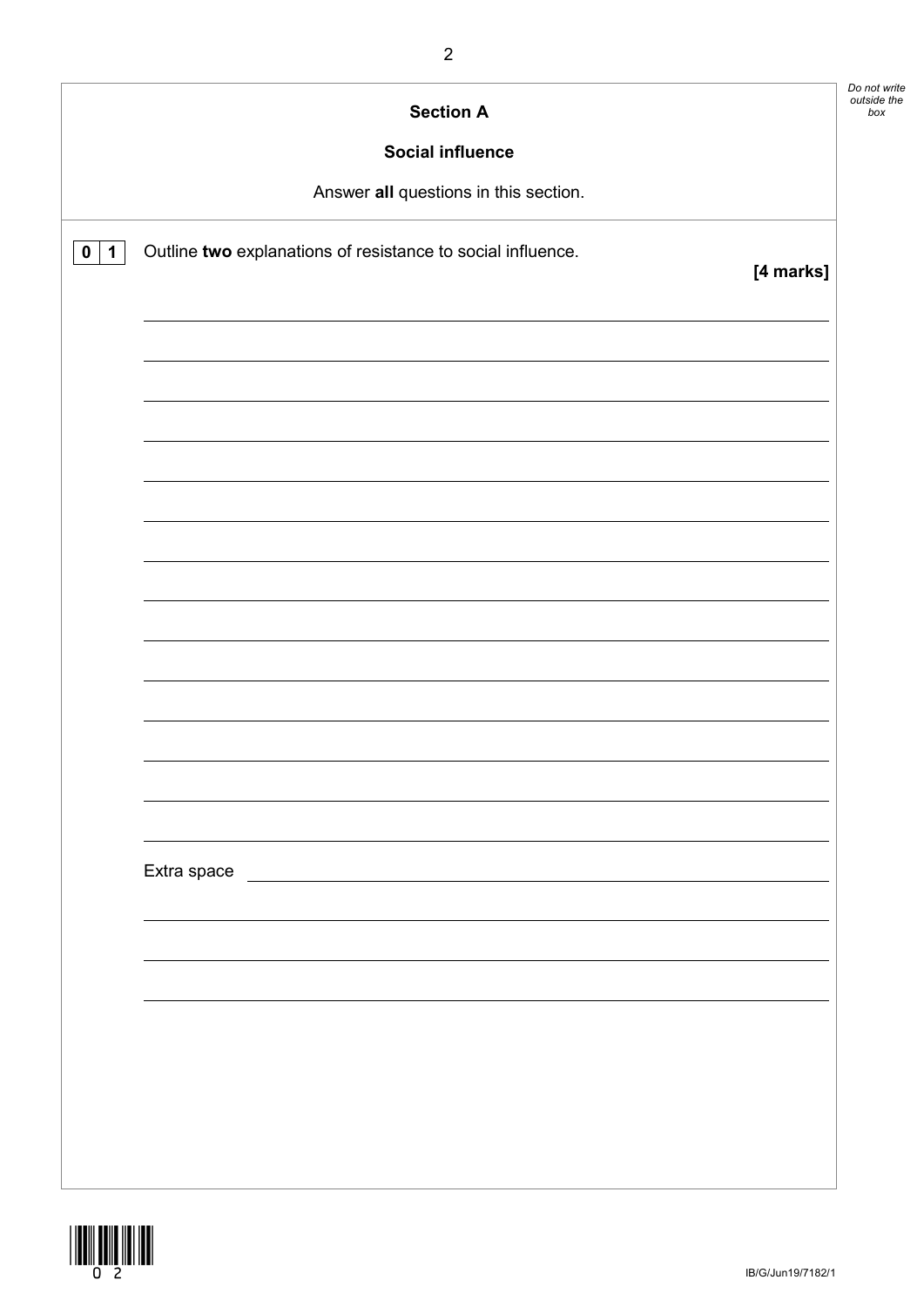| In 1987, a survey of 1000 young people found that 540 said they smoked cigarettes, whilst<br>460 said they did not. In 2017, a similar survey of another 1000 young people found that<br>125 said they smoked cigarettes, whilst 875 said they did not.<br>$\overline{2}$<br>Calculate the ratio of smokers to non-smokers in 2017. Give your answer in simplest form.<br>Show your workings.<br>[2 marks]<br>Which statistical test should be used to calculate whether there is a significant difference in<br>$\mathbf{3}$<br>reported smoking behaviour between the two surveys? Give three reasons for your<br>answer.<br>[4 marks]<br>Turn over for the next question |             | Do not write       |
|-----------------------------------------------------------------------------------------------------------------------------------------------------------------------------------------------------------------------------------------------------------------------------------------------------------------------------------------------------------------------------------------------------------------------------------------------------------------------------------------------------------------------------------------------------------------------------------------------------------------------------------------------------------------------------|-------------|--------------------|
|                                                                                                                                                                                                                                                                                                                                                                                                                                                                                                                                                                                                                                                                             |             | outside the<br>box |
|                                                                                                                                                                                                                                                                                                                                                                                                                                                                                                                                                                                                                                                                             | 0           |                    |
|                                                                                                                                                                                                                                                                                                                                                                                                                                                                                                                                                                                                                                                                             |             |                    |
|                                                                                                                                                                                                                                                                                                                                                                                                                                                                                                                                                                                                                                                                             |             |                    |
|                                                                                                                                                                                                                                                                                                                                                                                                                                                                                                                                                                                                                                                                             | $\mathbf 0$ |                    |
|                                                                                                                                                                                                                                                                                                                                                                                                                                                                                                                                                                                                                                                                             |             |                    |
|                                                                                                                                                                                                                                                                                                                                                                                                                                                                                                                                                                                                                                                                             |             |                    |
|                                                                                                                                                                                                                                                                                                                                                                                                                                                                                                                                                                                                                                                                             |             |                    |
|                                                                                                                                                                                                                                                                                                                                                                                                                                                                                                                                                                                                                                                                             |             |                    |
|                                                                                                                                                                                                                                                                                                                                                                                                                                                                                                                                                                                                                                                                             |             |                    |
|                                                                                                                                                                                                                                                                                                                                                                                                                                                                                                                                                                                                                                                                             |             |                    |
|                                                                                                                                                                                                                                                                                                                                                                                                                                                                                                                                                                                                                                                                             |             |                    |
|                                                                                                                                                                                                                                                                                                                                                                                                                                                                                                                                                                                                                                                                             |             |                    |
|                                                                                                                                                                                                                                                                                                                                                                                                                                                                                                                                                                                                                                                                             |             |                    |
|                                                                                                                                                                                                                                                                                                                                                                                                                                                                                                                                                                                                                                                                             |             |                    |
|                                                                                                                                                                                                                                                                                                                                                                                                                                                                                                                                                                                                                                                                             |             |                    |

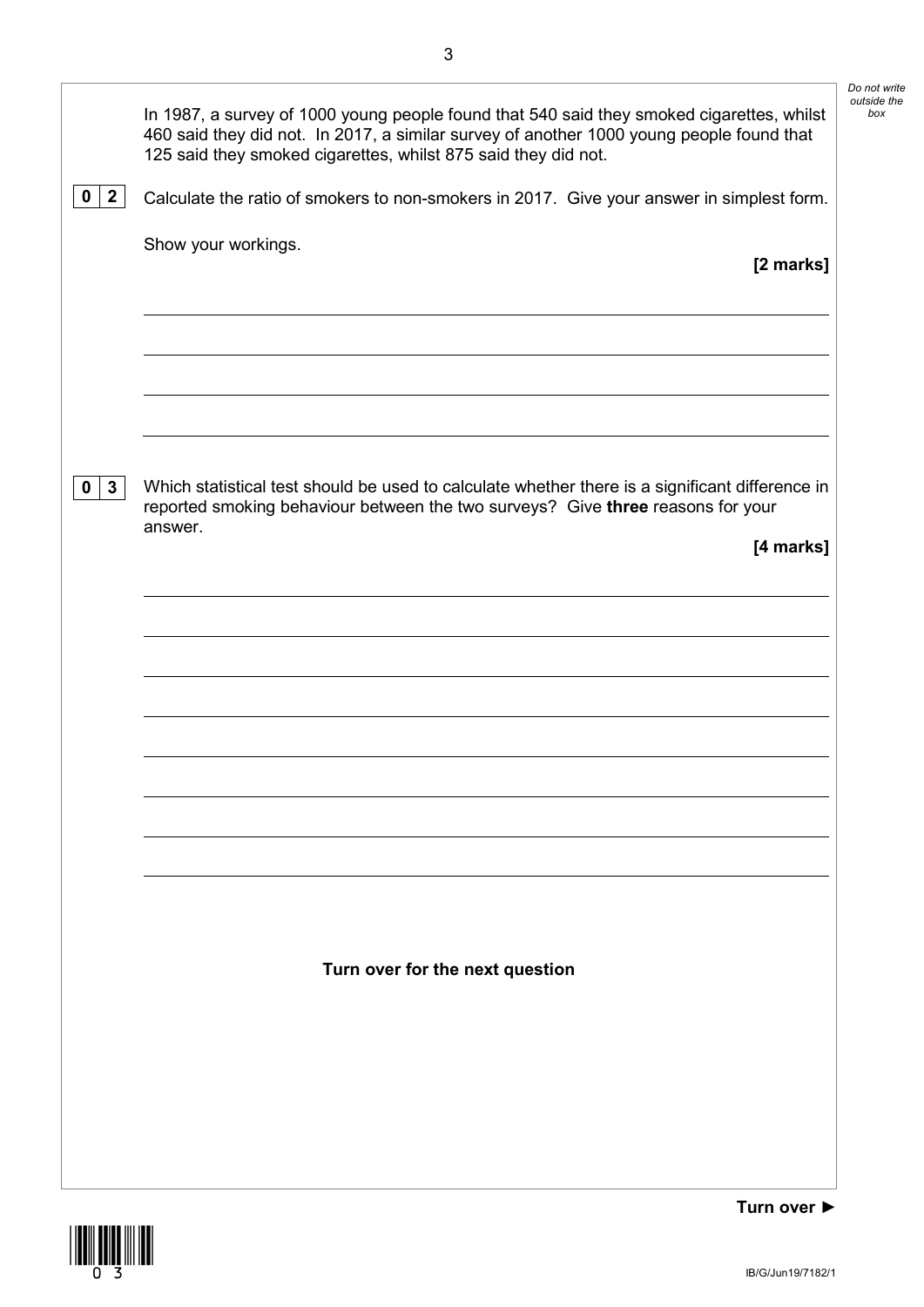| $\overline{\mathbf{4}}$ | The survey shows that fewer young people are smoking today than in 1987.                                                       |
|-------------------------|--------------------------------------------------------------------------------------------------------------------------------|
|                         | Using your knowledge of social influence processes in social change, explain possible<br>reasons for this change in behaviour. |
|                         | [6 marks]                                                                                                                      |
|                         |                                                                                                                                |
|                         |                                                                                                                                |
|                         |                                                                                                                                |
|                         |                                                                                                                                |
|                         |                                                                                                                                |
|                         |                                                                                                                                |
|                         |                                                                                                                                |
|                         |                                                                                                                                |
|                         |                                                                                                                                |
|                         |                                                                                                                                |
|                         |                                                                                                                                |
|                         |                                                                                                                                |
|                         |                                                                                                                                |
|                         |                                                                                                                                |
|                         | Extra space                                                                                                                    |
|                         |                                                                                                                                |
|                         |                                                                                                                                |
|                         |                                                                                                                                |
|                         |                                                                                                                                |
|                         |                                                                                                                                |
|                         |                                                                                                                                |
|                         |                                                                                                                                |

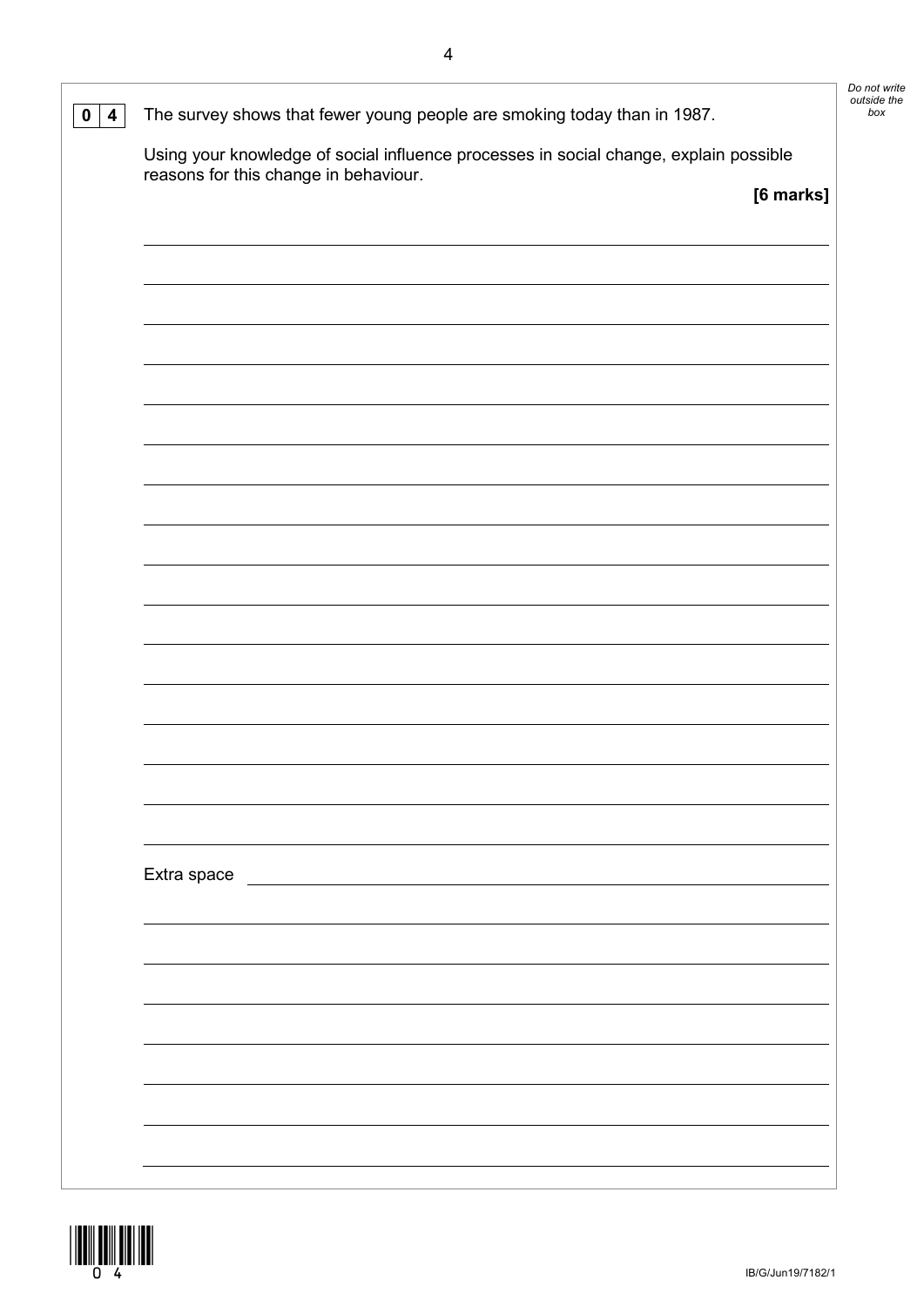| $5\overline{)}$<br>$\mathbf 0$ | Discuss ethical issues in social influence research.<br>[8 marks] | Do not write<br>outside the<br>box |
|--------------------------------|-------------------------------------------------------------------|------------------------------------|
|                                |                                                                   |                                    |
|                                |                                                                   |                                    |
|                                |                                                                   |                                    |
|                                |                                                                   |                                    |
|                                |                                                                   |                                    |
|                                |                                                                   |                                    |
|                                |                                                                   |                                    |
|                                |                                                                   |                                    |
|                                |                                                                   |                                    |
|                                |                                                                   |                                    |
|                                |                                                                   |                                    |
|                                |                                                                   |                                    |
|                                |                                                                   |                                    |

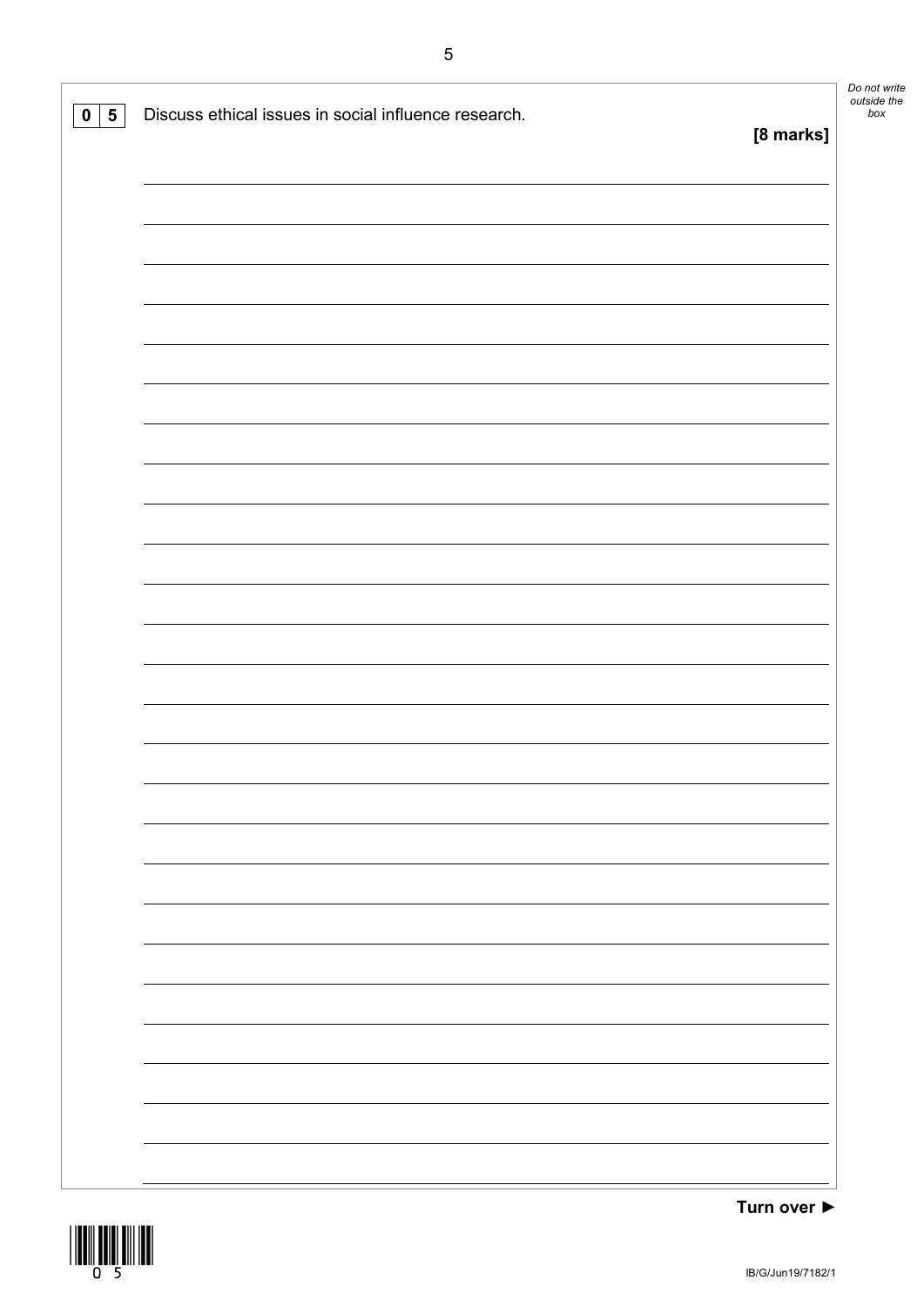*Do not write outside the box*

| Extra space |  |  |  |
|-------------|--|--|--|
|             |  |  |  |
|             |  |  |  |
|             |  |  |  |
|             |  |  |  |
|             |  |  |  |
|             |  |  |  |
|             |  |  |  |
|             |  |  |  |
|             |  |  |  |
|             |  |  |  |
|             |  |  |  |
|             |  |  |  |
|             |  |  |  |
|             |  |  |  |
|             |  |  |  |
|             |  |  |  |
|             |  |  |  |
|             |  |  |  |
|             |  |  |  |
|             |  |  |  |
|             |  |  |  |
|             |  |  |  |
|             |  |  |  |
|             |  |  |  |
|             |  |  |  |
|             |  |  |  |
|             |  |  |  |
|             |  |  |  |
|             |  |  |  |
|             |  |  |  |
|             |  |  |  |
|             |  |  |  |
|             |  |  |  |
|             |  |  |  |
|             |  |  |  |
|             |  |  |  |
|             |  |  |  |
|             |  |  |  |
|             |  |  |  |
|             |  |  |  |
|             |  |  |  |
|             |  |  |  |
|             |  |  |  |
|             |  |  |  |
|             |  |  |  |
|             |  |  |  |
|             |  |  |  |
|             |  |  |  |
|             |  |  |  |
|             |  |  |  |
|             |  |  |  |
|             |  |  |  |
|             |  |  |  |
|             |  |  |  |
|             |  |  |  |
|             |  |  |  |
|             |  |  |  |
|             |  |  |  |
|             |  |  |  |
|             |  |  |  |
|             |  |  |  |
|             |  |  |  |
|             |  |  |  |
|             |  |  |  |
|             |  |  |  |
|             |  |  |  |



**24**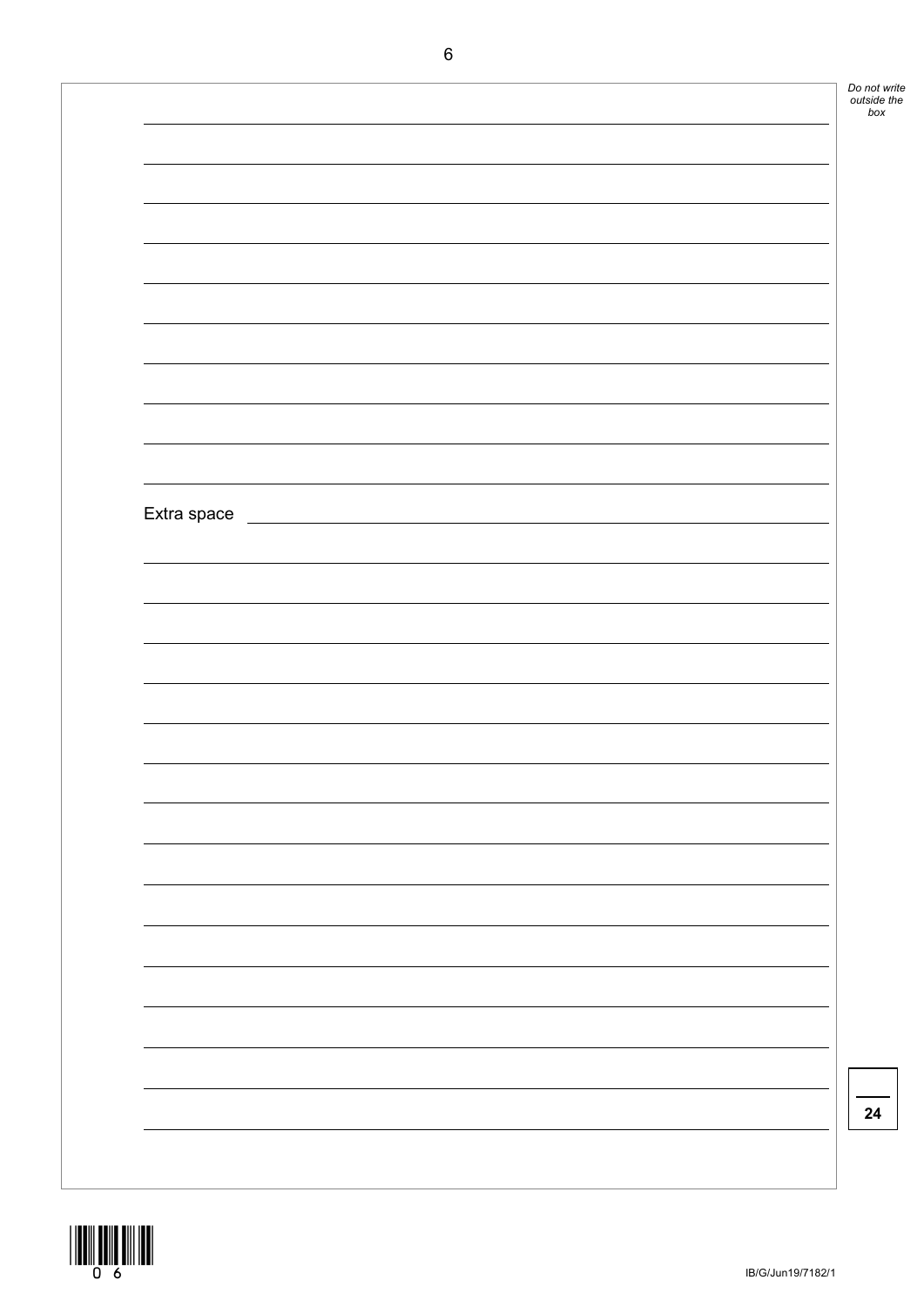| $\overline{7}$                                                                                                 |                                    |
|----------------------------------------------------------------------------------------------------------------|------------------------------------|
| <b>Section B</b>                                                                                               | Do not write<br>outside the<br>box |
| <b>Memory</b>                                                                                                  |                                    |
| Answer all questions in this section.                                                                          |                                    |
|                                                                                                                |                                    |
| Only two answers for this question are allowed.                                                                |                                    |
| For each answer completely fill in the circle alongside the appropriate answers.                               |                                    |
| WRONG METHODS<br>CORRECT METHOD<br>$\infty$<br>$\odot$<br>$\quad \  \  \, \Leftrightarrow$                     |                                    |
| If you want to change your answer you must cross out your original answer as shown. $\mathbb X$                |                                    |
| If you wish to return to an answer previously crossed out, ring the answer you now wish to select<br>as shown. |                                    |
|                                                                                                                |                                    |
| Which two of A, B, C, D and E are associated with the cognitive interview technique?<br>$\mathbf{0}$<br>6      |                                    |
| Shade two boxes only.                                                                                          |                                    |
|                                                                                                                | [2 marks]                          |
| A Alter the perspective                                                                                        | $\circ$                            |
| <b>B</b> Change the speaker                                                                                    | $\circlearrowright$                |
| <b>C</b> Match the direction                                                                                   | $\circ$                            |
| <b>D</b> Remove the context                                                                                    | $\circ$                            |
| <b>E</b> Reverse the order                                                                                     | $\circlearrowright$                |
|                                                                                                                |                                    |
|                                                                                                                |                                    |
| Turn over for the next question                                                                                |                                    |
|                                                                                                                |                                    |
|                                                                                                                |                                    |
|                                                                                                                |                                    |
|                                                                                                                |                                    |
|                                                                                                                |                                    |
|                                                                                                                |                                    |
|                                                                                                                |                                    |



IB/G/Jun19/7182/1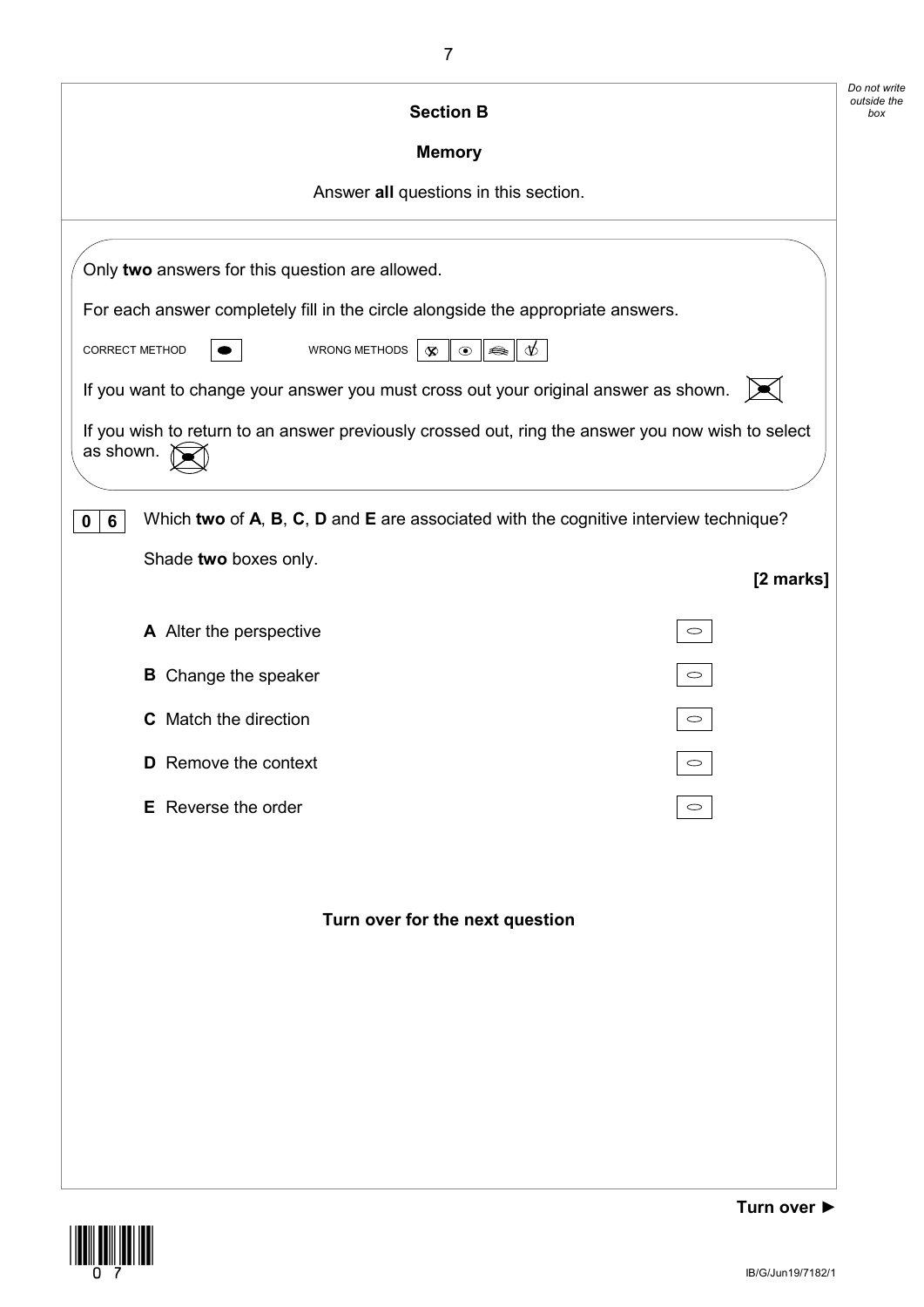| testimony.                                                                                                                                                                                                                          | [6 marks] |
|-------------------------------------------------------------------------------------------------------------------------------------------------------------------------------------------------------------------------------------|-----------|
|                                                                                                                                                                                                                                     |           |
|                                                                                                                                                                                                                                     |           |
|                                                                                                                                                                                                                                     |           |
|                                                                                                                                                                                                                                     |           |
|                                                                                                                                                                                                                                     |           |
|                                                                                                                                                                                                                                     |           |
|                                                                                                                                                                                                                                     |           |
|                                                                                                                                                                                                                                     |           |
|                                                                                                                                                                                                                                     |           |
|                                                                                                                                                                                                                                     |           |
|                                                                                                                                                                                                                                     |           |
|                                                                                                                                                                                                                                     |           |
|                                                                                                                                                                                                                                     |           |
|                                                                                                                                                                                                                                     |           |
|                                                                                                                                                                                                                                     |           |
|                                                                                                                                                                                                                                     |           |
|                                                                                                                                                                                                                                     |           |
|                                                                                                                                                                                                                                     |           |
|                                                                                                                                                                                                                                     |           |
|                                                                                                                                                                                                                                     |           |
|                                                                                                                                                                                                                                     |           |
|                                                                                                                                                                                                                                     |           |
|                                                                                                                                                                                                                                     |           |
|                                                                                                                                                                                                                                     |           |
| Extra space <u>extra space</u> and the set of the set of the set of the set of the set of the set of the set of the set of the set of the set of the set of the set of the set of the set of the set of the set of the set of the s |           |
|                                                                                                                                                                                                                                     |           |
|                                                                                                                                                                                                                                     |           |
|                                                                                                                                                                                                                                     |           |
|                                                                                                                                                                                                                                     |           |
|                                                                                                                                                                                                                                     |           |
|                                                                                                                                                                                                                                     |           |
|                                                                                                                                                                                                                                     |           |
|                                                                                                                                                                                                                                     |           |
|                                                                                                                                                                                                                                     |           |
|                                                                                                                                                                                                                                     |           |

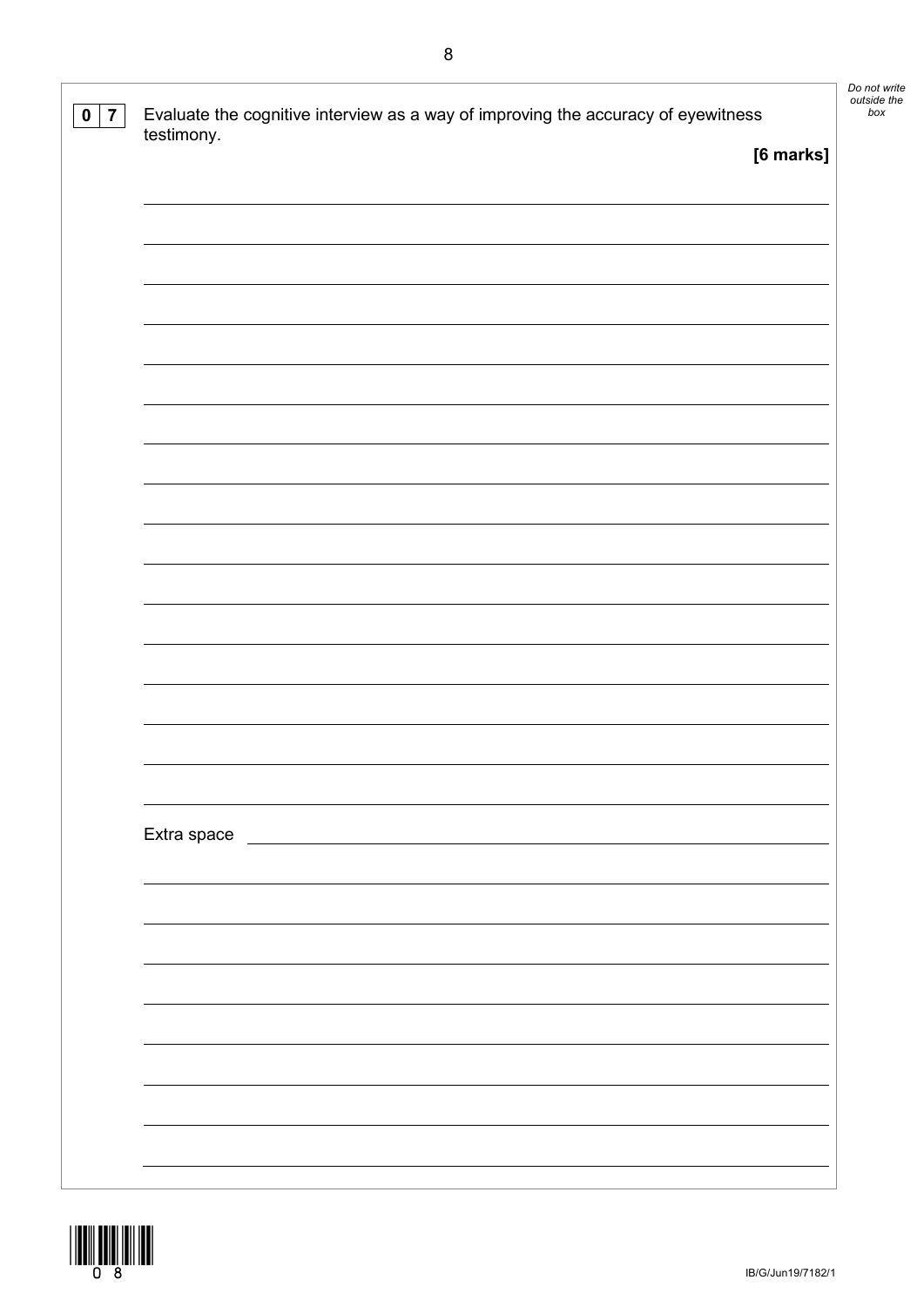*Do not write outside the*  Most PIN codes are 4 digits long and are easy to remember. In contrast, mobile phone numbers are 11 digits long. Most people would not be able to remember a friend's new mobile phone number unless they were able to say it to themselves several times without **0 8** Discuss the multi-store model of memory. Refer to the information above in your answer. **[16 marks]** You may use this space to plan your answer.



**Turn over ►**

interruption.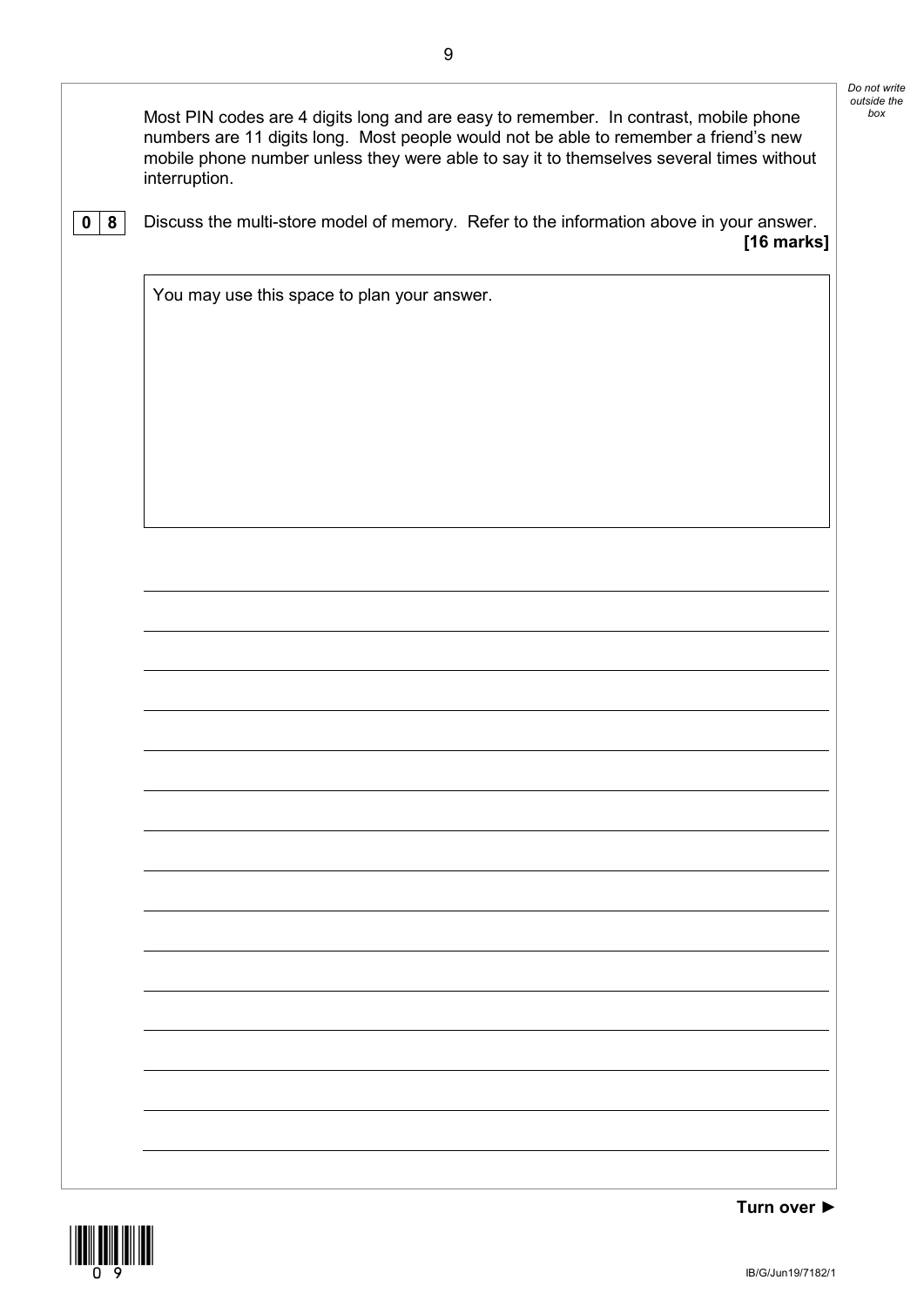

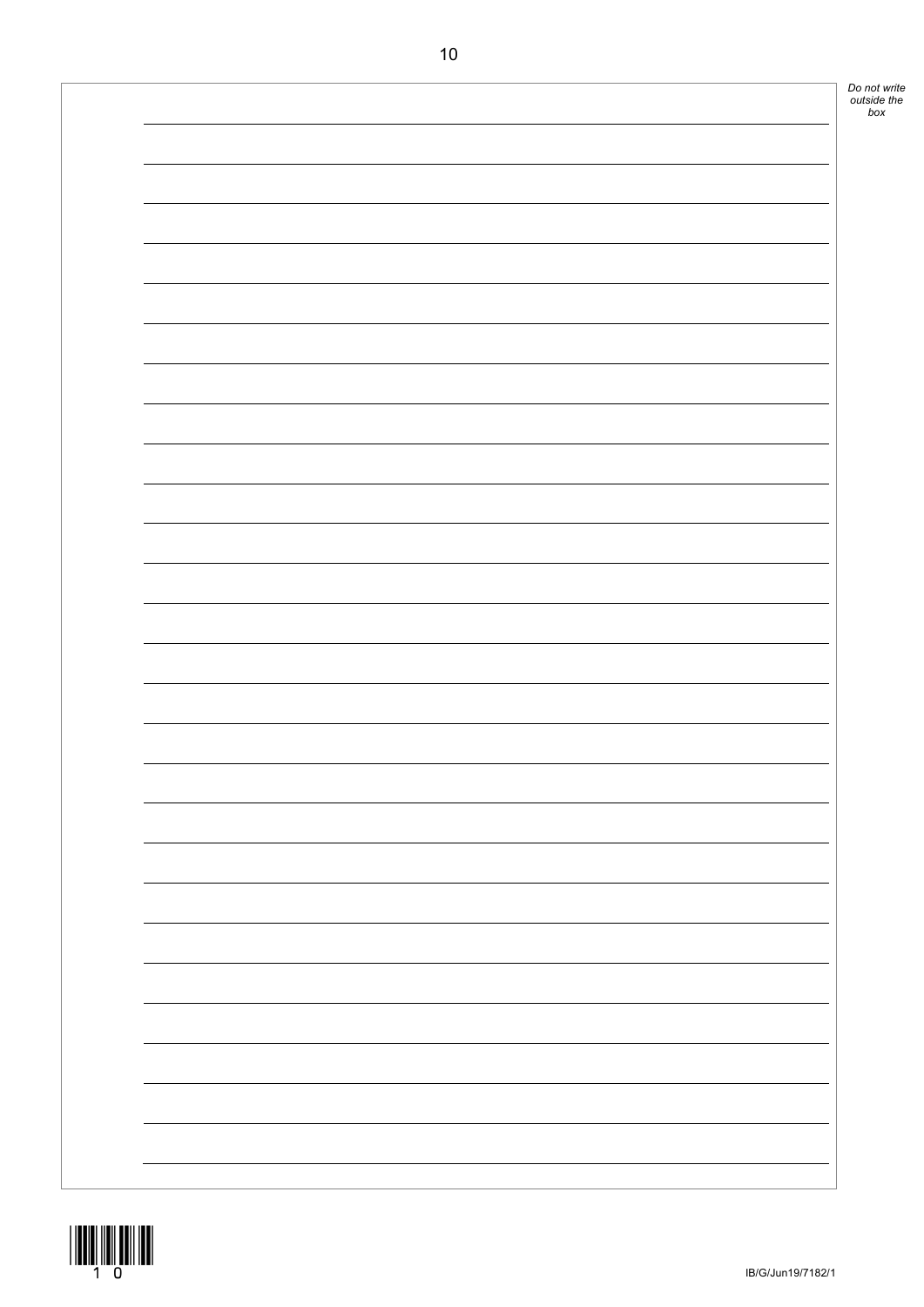| Extra space | <u> 1989 - Johann Stoff, dyrwysodd y cyfeithraf y gynnwys y gynnwys y gynnwys y gynnwys y gynnwys y gynnwys y gy</u> |  |  |
|-------------|----------------------------------------------------------------------------------------------------------------------|--|--|
|             |                                                                                                                      |  |  |
|             |                                                                                                                      |  |  |
|             |                                                                                                                      |  |  |
|             |                                                                                                                      |  |  |
|             |                                                                                                                      |  |  |
|             |                                                                                                                      |  |  |
|             |                                                                                                                      |  |  |
|             |                                                                                                                      |  |  |
|             |                                                                                                                      |  |  |
|             |                                                                                                                      |  |  |
|             |                                                                                                                      |  |  |
|             |                                                                                                                      |  |  |
|             |                                                                                                                      |  |  |
|             |                                                                                                                      |  |  |

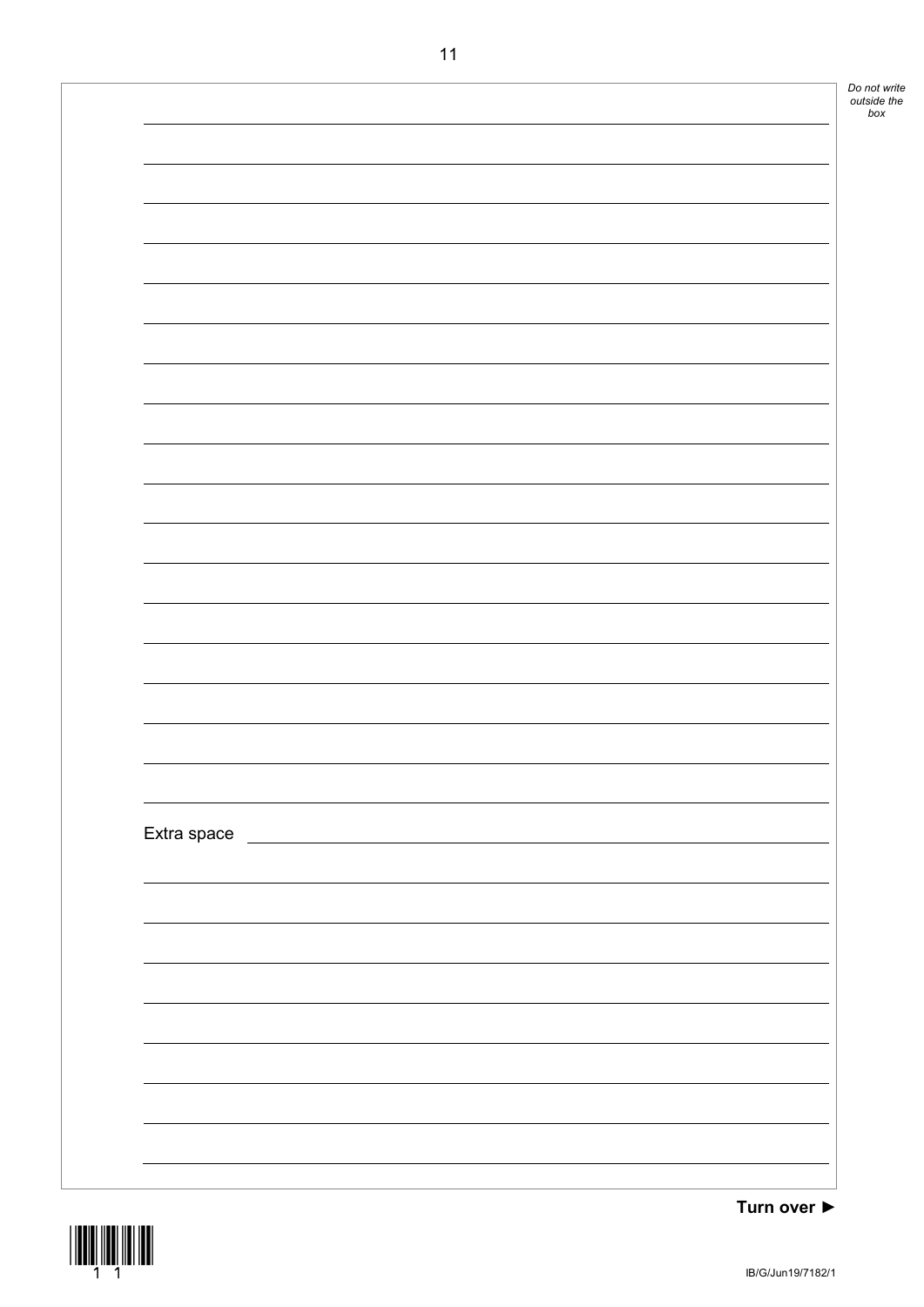

 $\begin{array}{c} \begin{array}{c} \begin{array}{c} \text{1} \end{array} \\ \text{1} \end{array} \end{array}$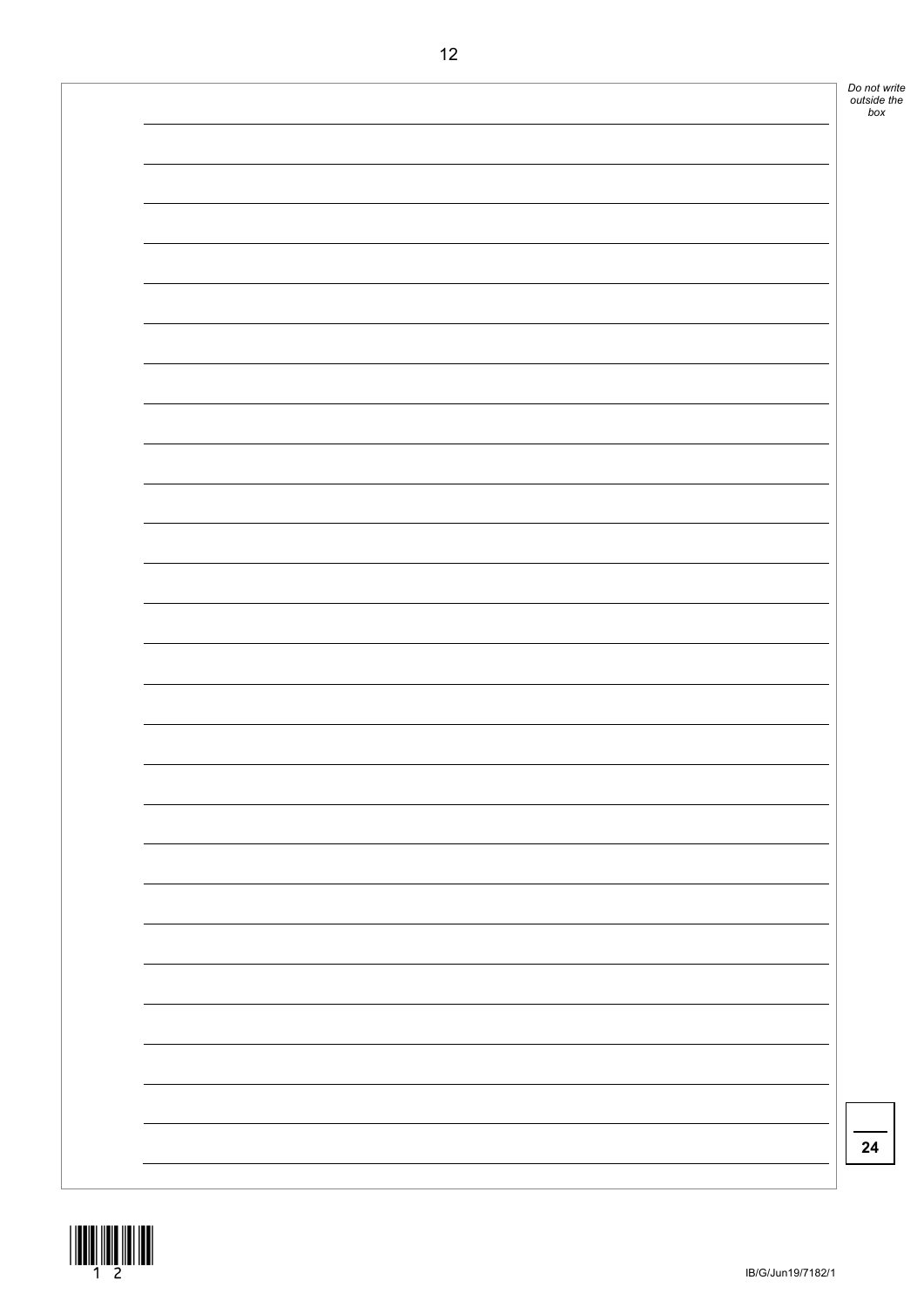|                  | <b>Section C</b>                                                          |           |
|------------------|---------------------------------------------------------------------------|-----------|
|                  | <b>Attachment</b>                                                         |           |
|                  | Answer all questions in this section.                                     |           |
| 9<br>$\mathbf 0$ | Outline findings from research into the role of the father in attachment. | [4 marks] |
|                  |                                                                           |           |
|                  |                                                                           |           |
|                  |                                                                           |           |
|                  |                                                                           |           |
|                  |                                                                           |           |
|                  |                                                                           |           |
|                  |                                                                           |           |
|                  |                                                                           |           |
|                  |                                                                           |           |
|                  |                                                                           |           |
|                  |                                                                           |           |
|                  |                                                                           |           |
|                  |                                                                           |           |
|                  |                                                                           |           |
|                  | Turn over for the next question                                           |           |
|                  |                                                                           |           |
|                  |                                                                           |           |
|                  |                                                                           |           |

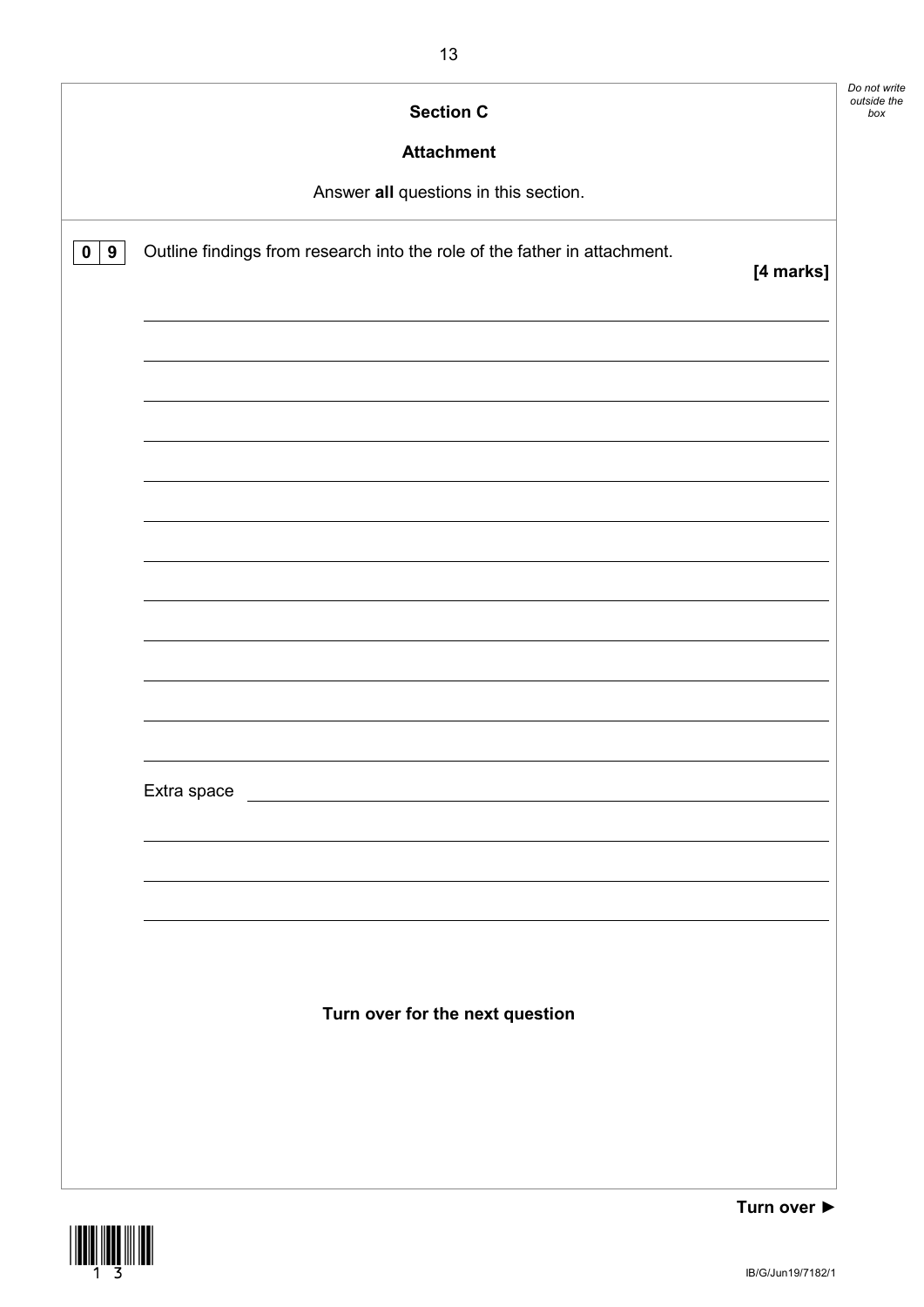| Explain the economic implications of research into the role of the father in attachment.<br>[4 marks] |
|-------------------------------------------------------------------------------------------------------|
|                                                                                                       |
|                                                                                                       |
|                                                                                                       |
|                                                                                                       |
|                                                                                                       |
|                                                                                                       |
|                                                                                                       |
|                                                                                                       |
|                                                                                                       |
| Extra space<br><u> 1980 - Andrea Andrew Maria (h. 1980).</u>                                          |
|                                                                                                       |
|                                                                                                       |
|                                                                                                       |
|                                                                                                       |
|                                                                                                       |
|                                                                                                       |
|                                                                                                       |
|                                                                                                       |
|                                                                                                       |

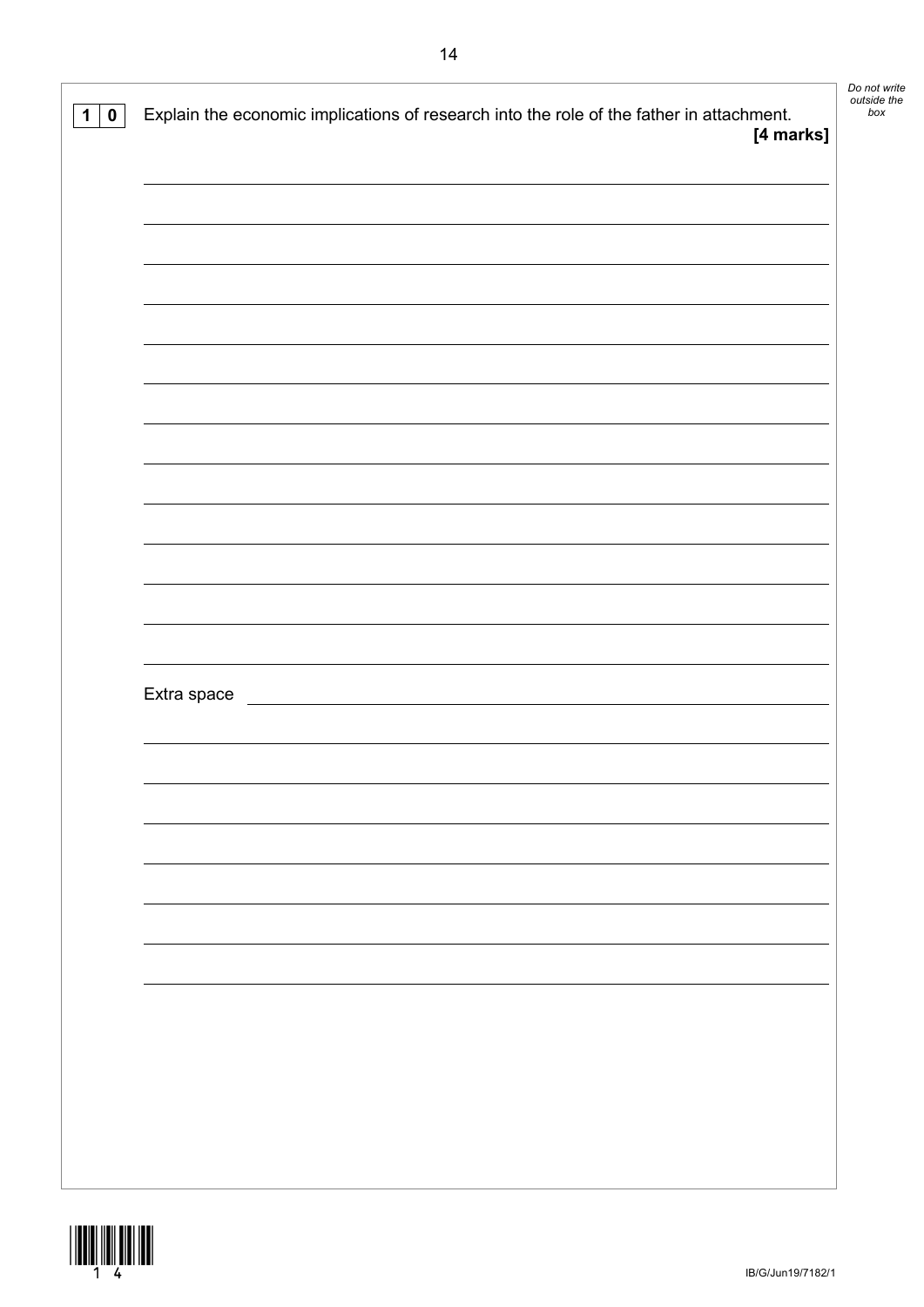| $\mathbf 1$ | Discuss research into the influence of early attachment on childhood and/or adult | Do not write<br>outside the<br>box |
|-------------|-----------------------------------------------------------------------------------|------------------------------------|
|             | relationships.<br>[16 marks]                                                      |                                    |
|             | You may use this space to plan your answer.                                       |                                    |
|             |                                                                                   |                                    |
|             |                                                                                   |                                    |
|             |                                                                                   |                                    |
|             |                                                                                   |                                    |
|             |                                                                                   |                                    |
|             |                                                                                   |                                    |
|             |                                                                                   |                                    |
|             |                                                                                   |                                    |
|             |                                                                                   |                                    |
|             |                                                                                   |                                    |
|             |                                                                                   |                                    |
|             |                                                                                   |                                    |
|             |                                                                                   |                                    |
|             |                                                                                   |                                    |
|             |                                                                                   |                                    |
|             |                                                                                   |                                    |
|             |                                                                                   |                                    |
|             |                                                                                   |                                    |
|             |                                                                                   |                                    |
|             |                                                                                   |                                    |
|             |                                                                                   |                                    |



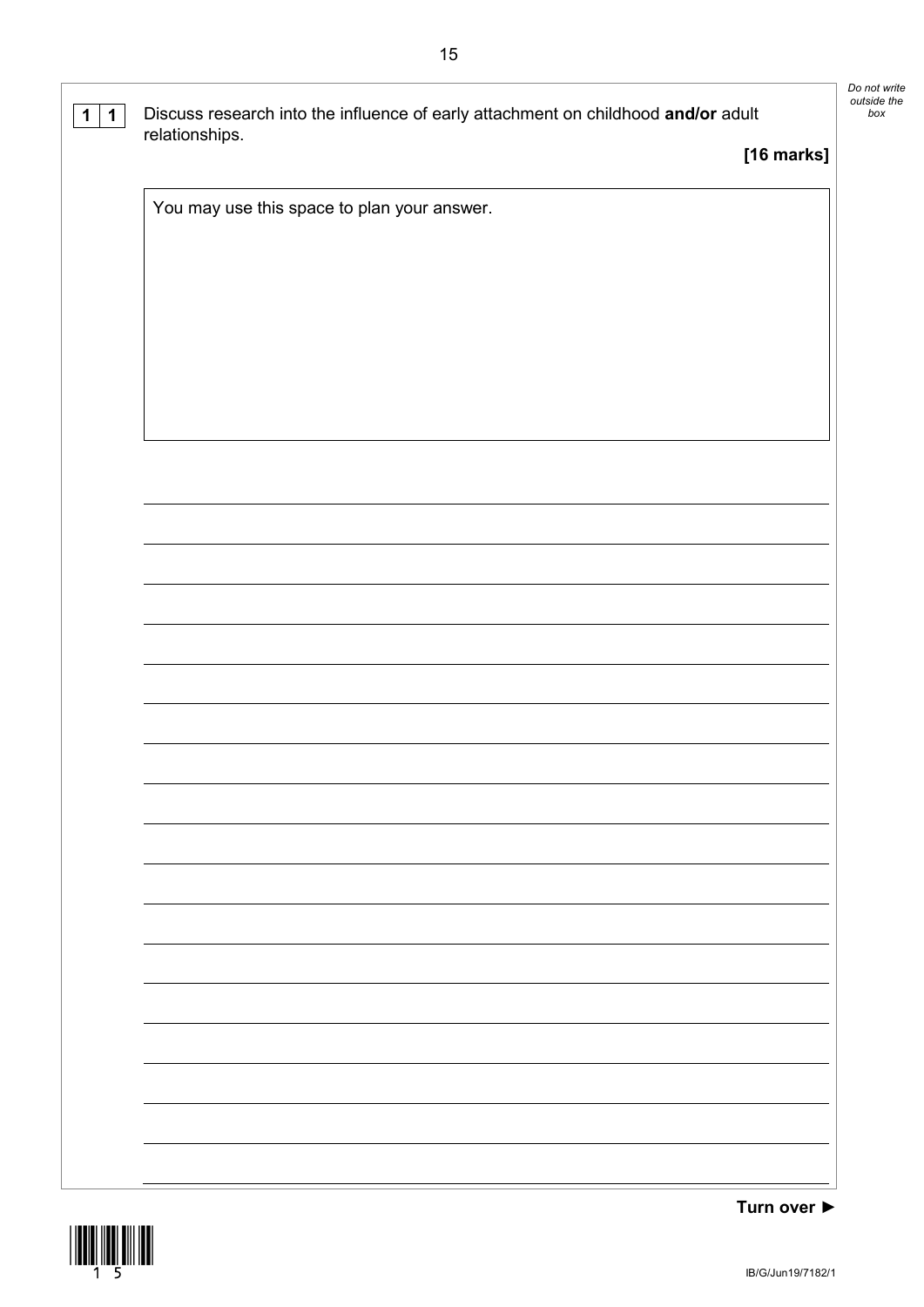

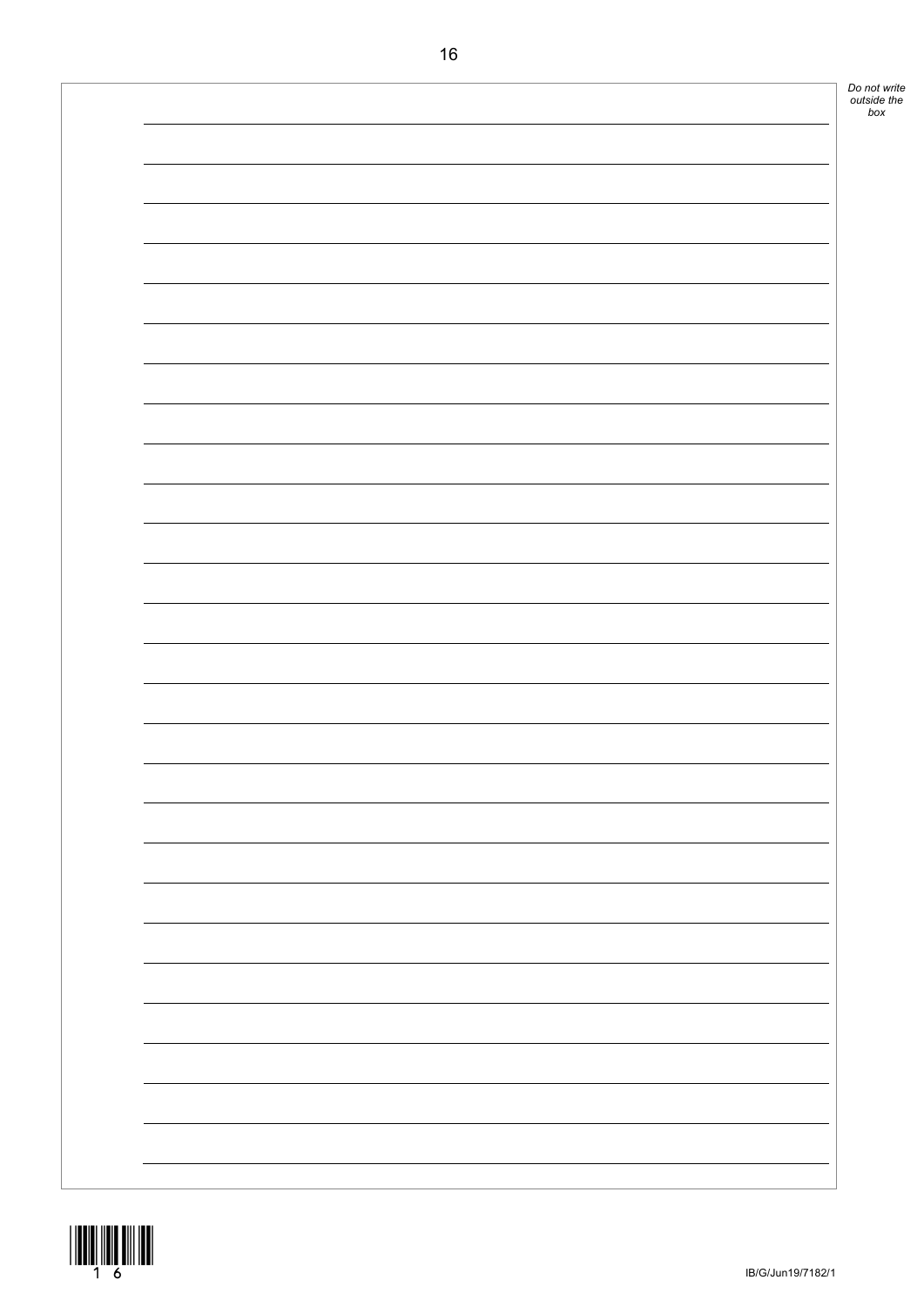| Extra space |  |  |  |
|-------------|--|--|--|

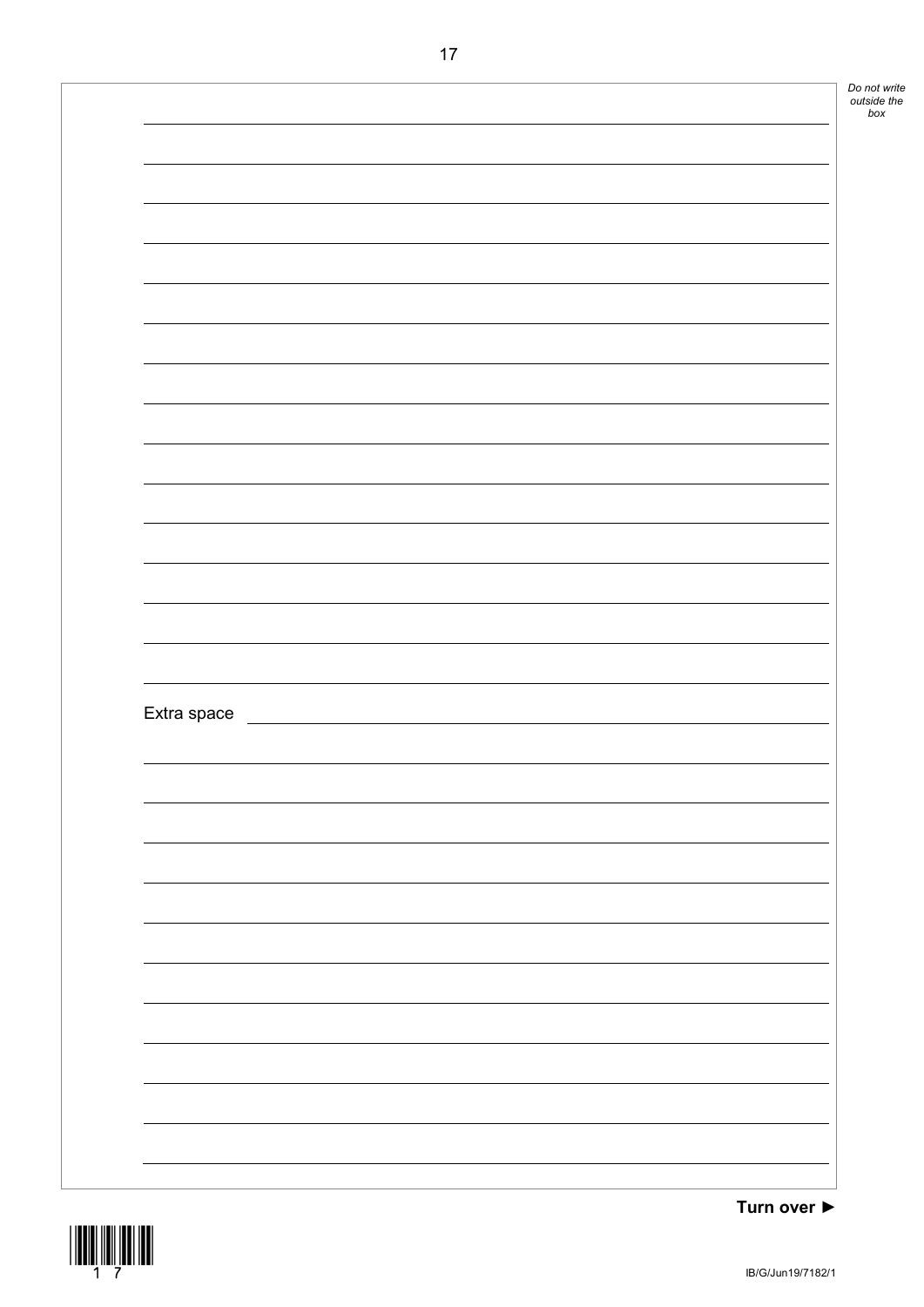

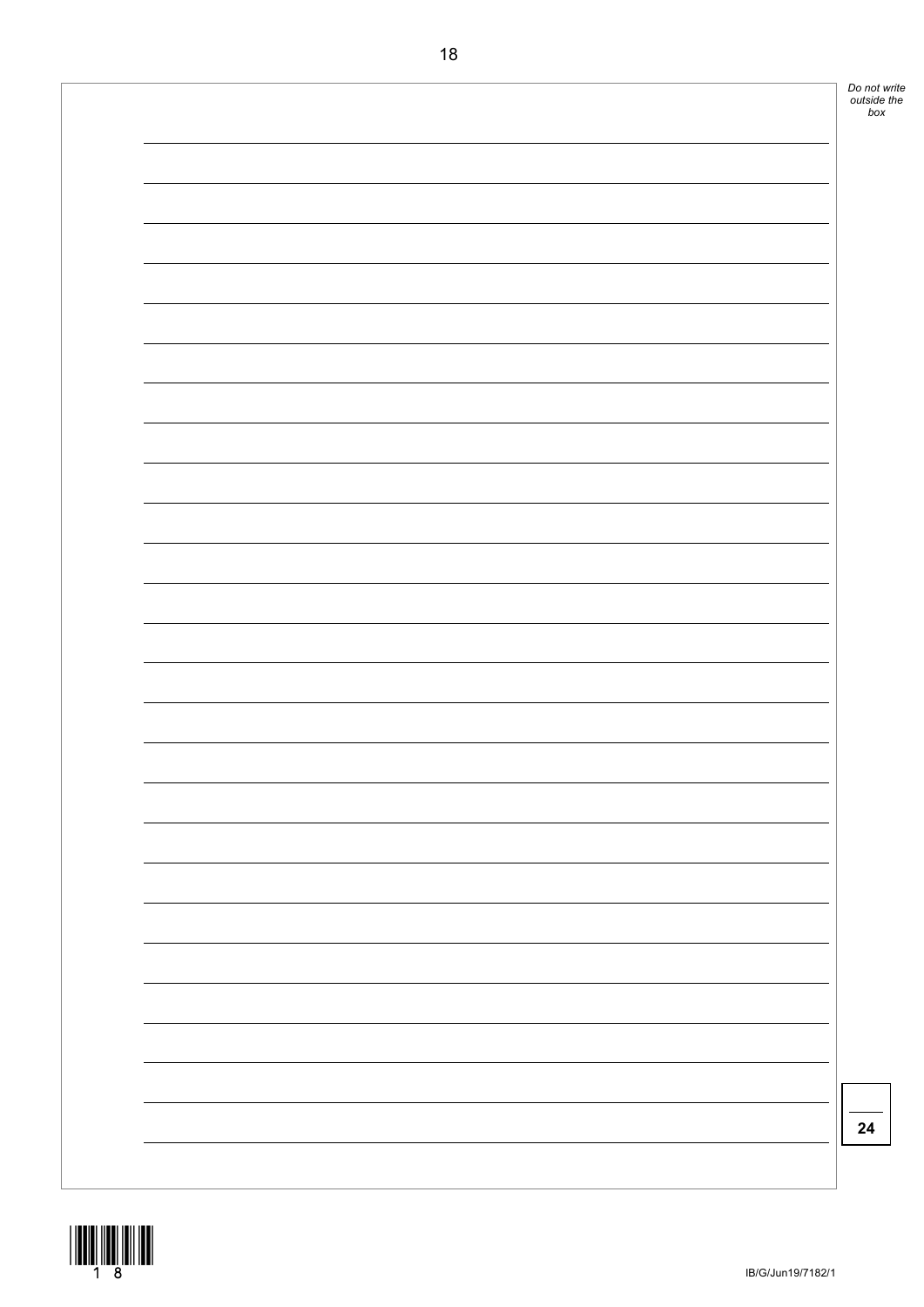|                               | <b>Section D</b>                                                     |           |
|-------------------------------|----------------------------------------------------------------------|-----------|
|                               | Psychopathology                                                      |           |
|                               | Answer all questions in this section.                                |           |
|                               |                                                                      |           |
| $\mathbf 1$<br>$\overline{2}$ | Outline two behavioural characteristics of depression.               | [4 marks] |
|                               |                                                                      |           |
|                               |                                                                      |           |
|                               |                                                                      |           |
|                               |                                                                      |           |
|                               |                                                                      |           |
|                               |                                                                      |           |
|                               | Extra space<br><u> 1980 - Johann Stoff, fransk politik (d. 1980)</u> |           |
|                               |                                                                      |           |
|                               |                                                                      |           |
|                               |                                                                      |           |
|                               |                                                                      |           |
|                               | Turn over for the next question                                      |           |
|                               |                                                                      |           |
|                               |                                                                      |           |
|                               |                                                                      |           |
|                               |                                                                      |           |
|                               |                                                                      |           |
|                               |                                                                      |           |
|                               |                                                                      |           |

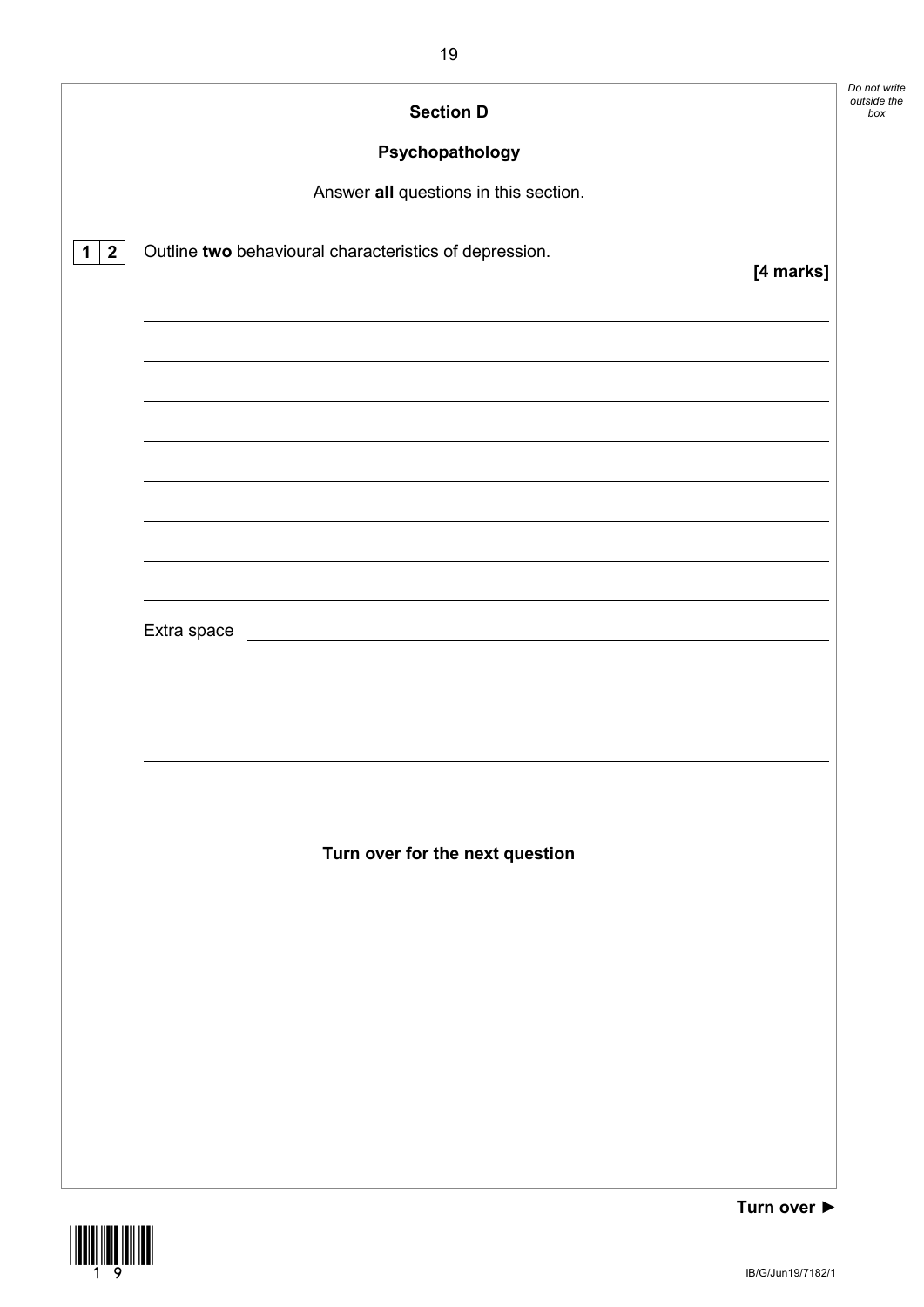|              |                                                                                                                                                                                                                                                                                                                                                                                                                                | Do not write       |
|--------------|--------------------------------------------------------------------------------------------------------------------------------------------------------------------------------------------------------------------------------------------------------------------------------------------------------------------------------------------------------------------------------------------------------------------------------|--------------------|
|              | Agoraphobia is an extreme fear of open or public spaces. It affects less than 1% of adults<br>in the UK. In many cases, people with agoraphobia are unable to leave their homes and<br>may not even be able to look outside, perceiving threats everywhere. The condition is<br>very stressful for the individual, and for their family, and may prevent sufferers from living a<br>normal life and achieving their potential. | outside the<br>box |
| $\mathbf{3}$ | Referring to the description above, outline three definitions of abnormality.<br>[6 marks]                                                                                                                                                                                                                                                                                                                                     |                    |
|              |                                                                                                                                                                                                                                                                                                                                                                                                                                |                    |
|              |                                                                                                                                                                                                                                                                                                                                                                                                                                |                    |
|              |                                                                                                                                                                                                                                                                                                                                                                                                                                |                    |
|              |                                                                                                                                                                                                                                                                                                                                                                                                                                |                    |
|              |                                                                                                                                                                                                                                                                                                                                                                                                                                |                    |
|              |                                                                                                                                                                                                                                                                                                                                                                                                                                |                    |
|              |                                                                                                                                                                                                                                                                                                                                                                                                                                |                    |
|              |                                                                                                                                                                                                                                                                                                                                                                                                                                |                    |
|              | Extra space                                                                                                                                                                                                                                                                                                                                                                                                                    |                    |
|              |                                                                                                                                                                                                                                                                                                                                                                                                                                |                    |
|              |                                                                                                                                                                                                                                                                                                                                                                                                                                |                    |
|              |                                                                                                                                                                                                                                                                                                                                                                                                                                |                    |
|              |                                                                                                                                                                                                                                                                                                                                                                                                                                |                    |
|              |                                                                                                                                                                                                                                                                                                                                                                                                                                |                    |
|              |                                                                                                                                                                                                                                                                                                                                                                                                                                |                    |
|              |                                                                                                                                                                                                                                                                                                                                                                                                                                |                    |
|              |                                                                                                                                                                                                                                                                                                                                                                                                                                |                    |

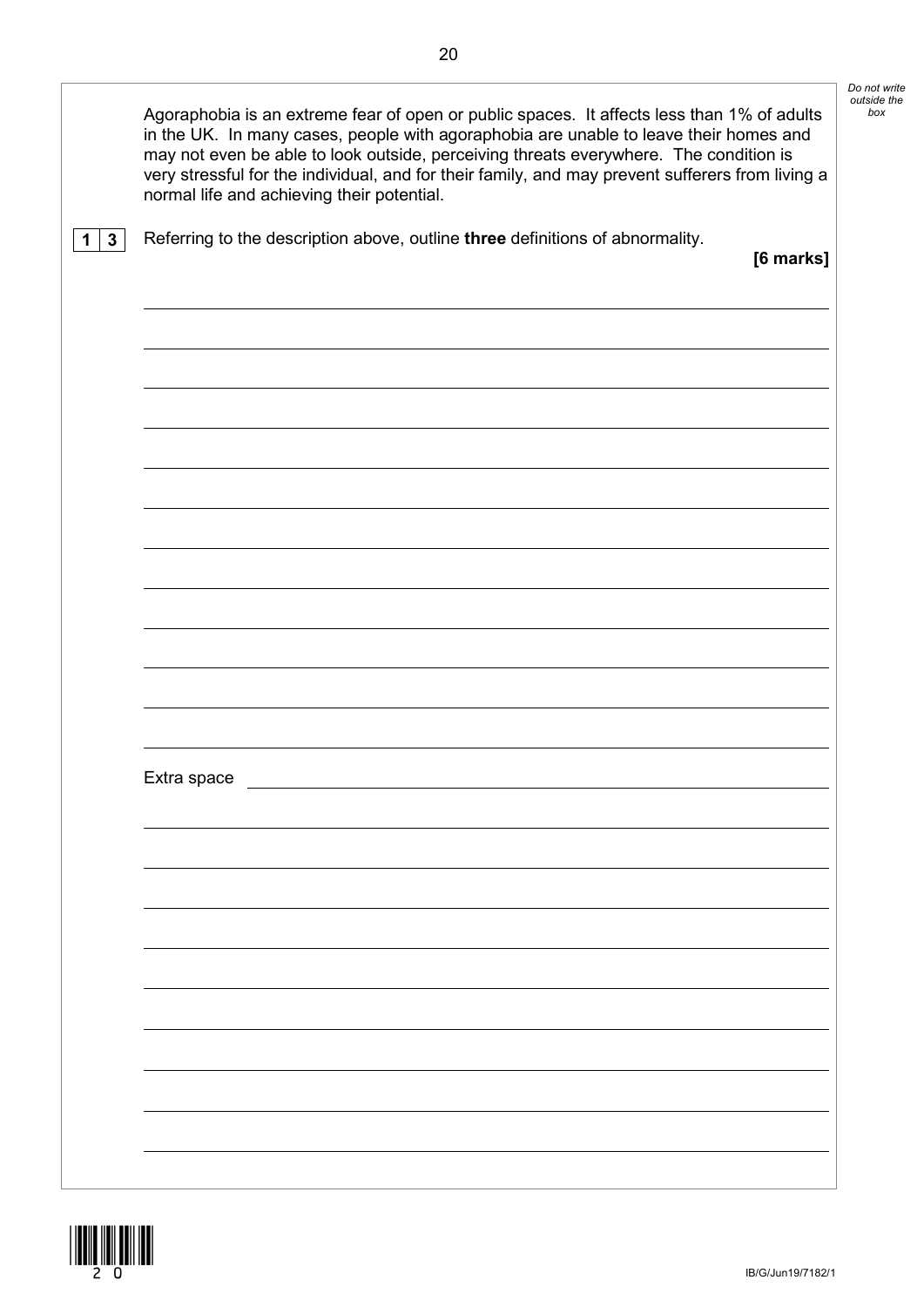|                         | One explanation for phobias, including agoraphobia, is the two-process model.                                                                                                                                                                              |
|-------------------------|------------------------------------------------------------------------------------------------------------------------------------------------------------------------------------------------------------------------------------------------------------|
| $\overline{\mathbf{4}}$ | Outline one limitation of the two-process model.<br>[2 marks]                                                                                                                                                                                              |
|                         |                                                                                                                                                                                                                                                            |
|                         |                                                                                                                                                                                                                                                            |
|                         |                                                                                                                                                                                                                                                            |
|                         |                                                                                                                                                                                                                                                            |
|                         |                                                                                                                                                                                                                                                            |
|                         |                                                                                                                                                                                                                                                            |
|                         |                                                                                                                                                                                                                                                            |
|                         | A researcher wanted to investigate agoraphobia by studying Patient X. The researcher<br>designed a questionnaire to find out about Patient X's experiences. However, a colleague<br>suggested that the researcher might do better to conduct a case study. |
| $5\overline{)}$         | Explain one or more reasons why it might be better to conduct a case study than a                                                                                                                                                                          |
|                         | questionnaire.<br>[4 marks]                                                                                                                                                                                                                                |
|                         |                                                                                                                                                                                                                                                            |
|                         |                                                                                                                                                                                                                                                            |
|                         |                                                                                                                                                                                                                                                            |
|                         |                                                                                                                                                                                                                                                            |
|                         |                                                                                                                                                                                                                                                            |
|                         |                                                                                                                                                                                                                                                            |
|                         |                                                                                                                                                                                                                                                            |
|                         |                                                                                                                                                                                                                                                            |
|                         |                                                                                                                                                                                                                                                            |
|                         |                                                                                                                                                                                                                                                            |
|                         | Extra space                                                                                                                                                                                                                                                |
|                         |                                                                                                                                                                                                                                                            |
|                         |                                                                                                                                                                                                                                                            |

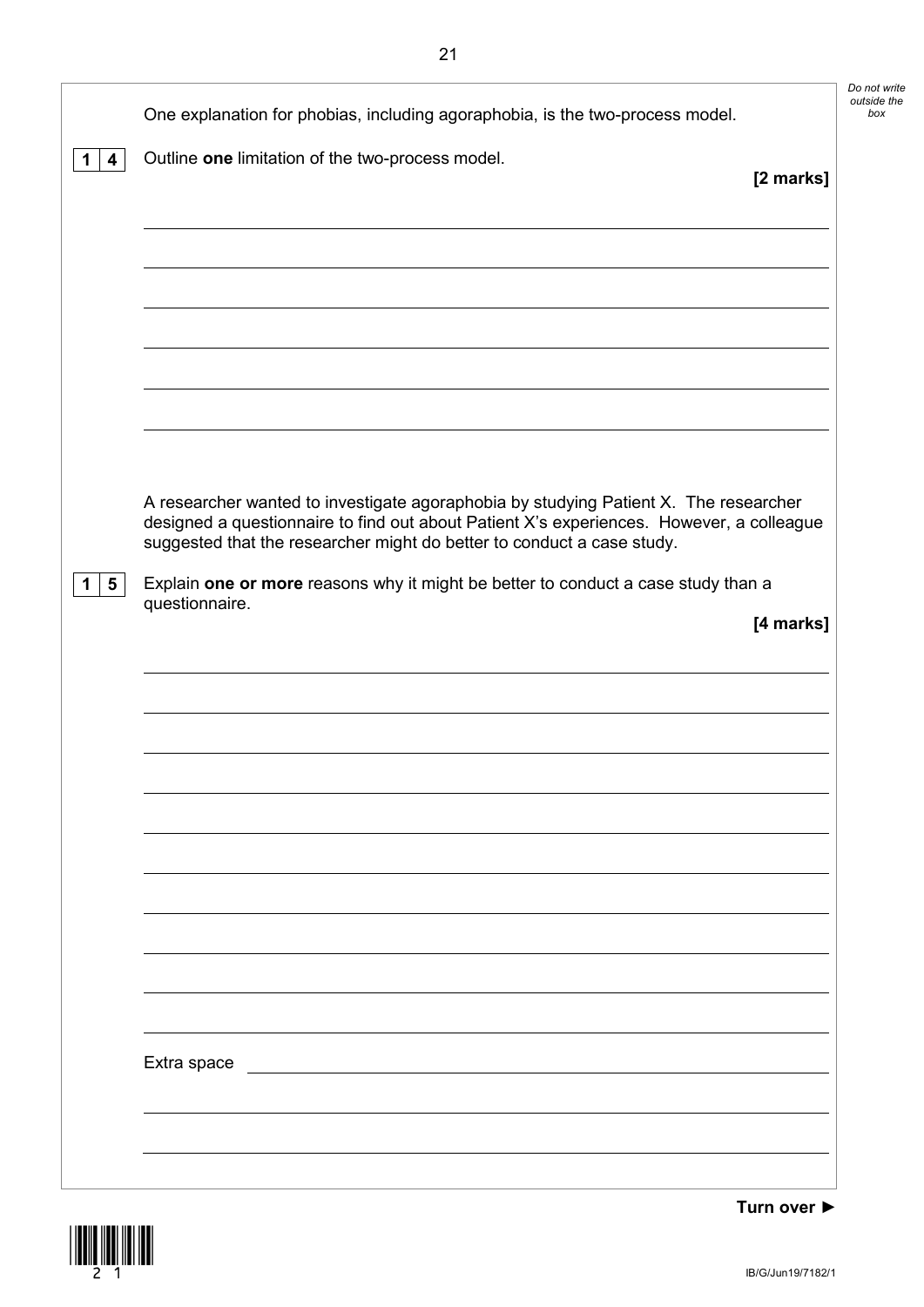| $6\phantom{a}$<br>$\mathbf 1$ | Outline and evaluate one or more neural explanations of obsessive-compulsive disorder.<br>[8 marks] | Do not write<br>outside the<br>box |
|-------------------------------|-----------------------------------------------------------------------------------------------------|------------------------------------|
|                               |                                                                                                     |                                    |
|                               |                                                                                                     |                                    |
|                               |                                                                                                     |                                    |
|                               |                                                                                                     |                                    |
|                               |                                                                                                     |                                    |
|                               |                                                                                                     |                                    |
|                               |                                                                                                     |                                    |
|                               |                                                                                                     |                                    |
|                               |                                                                                                     |                                    |
|                               |                                                                                                     |                                    |
|                               |                                                                                                     |                                    |
|                               |                                                                                                     |                                    |
|                               |                                                                                                     |                                    |
|                               |                                                                                                     |                                    |
|                               |                                                                                                     |                                    |
|                               |                                                                                                     |                                    |

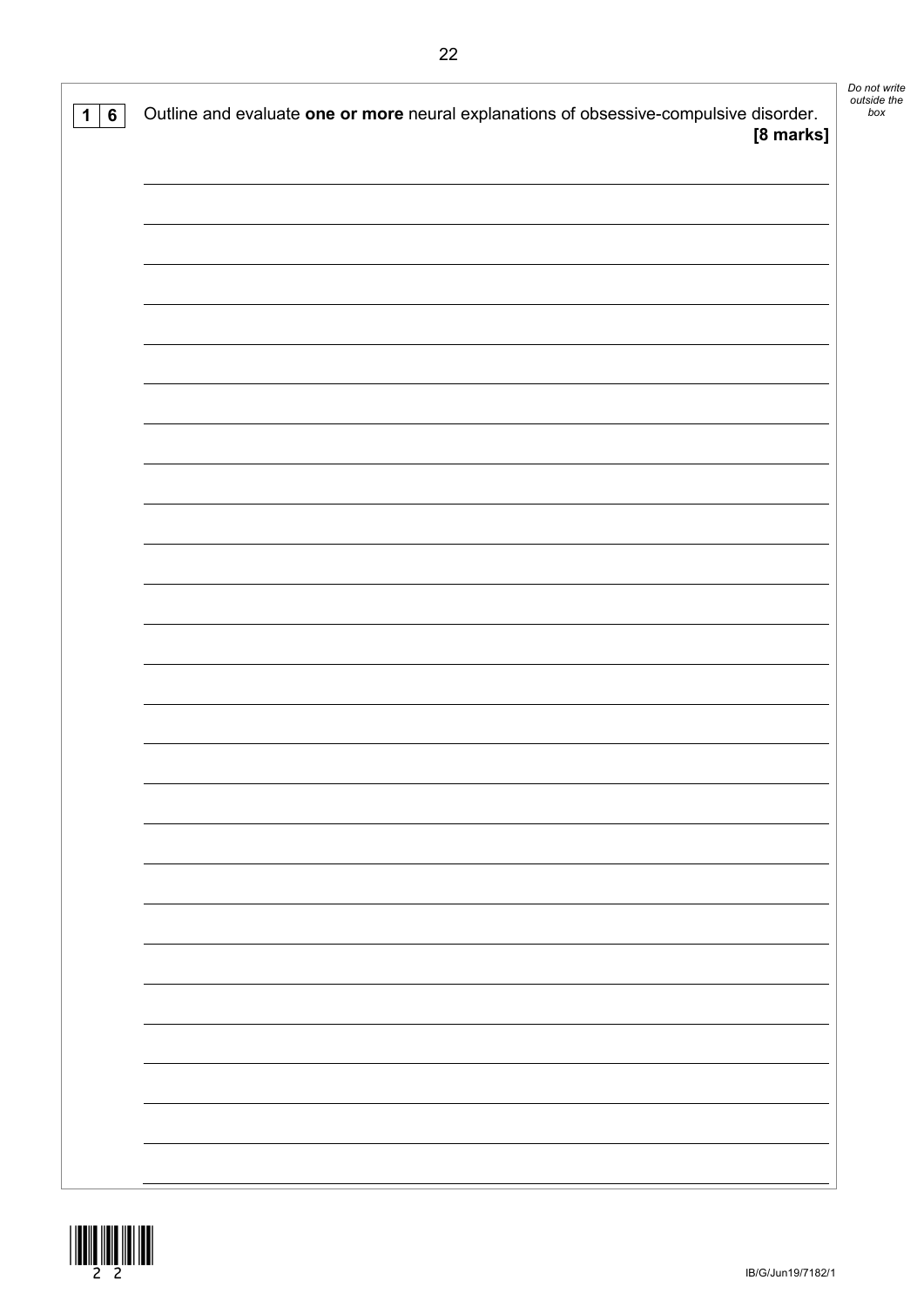*Do not write outside the box*

| Extra space |  |  |
|-------------|--|--|
|             |  |  |
|             |  |  |
|             |  |  |
|             |  |  |
|             |  |  |
|             |  |  |
|             |  |  |
|             |  |  |
|             |  |  |
|             |  |  |
|             |  |  |
|             |  |  |
|             |  |  |
|             |  |  |
|             |  |  |
|             |  |  |
|             |  |  |
|             |  |  |
|             |  |  |
|             |  |  |
|             |  |  |
|             |  |  |
|             |  |  |
|             |  |  |
|             |  |  |
|             |  |  |
|             |  |  |
|             |  |  |
|             |  |  |
|             |  |  |
|             |  |  |
|             |  |  |